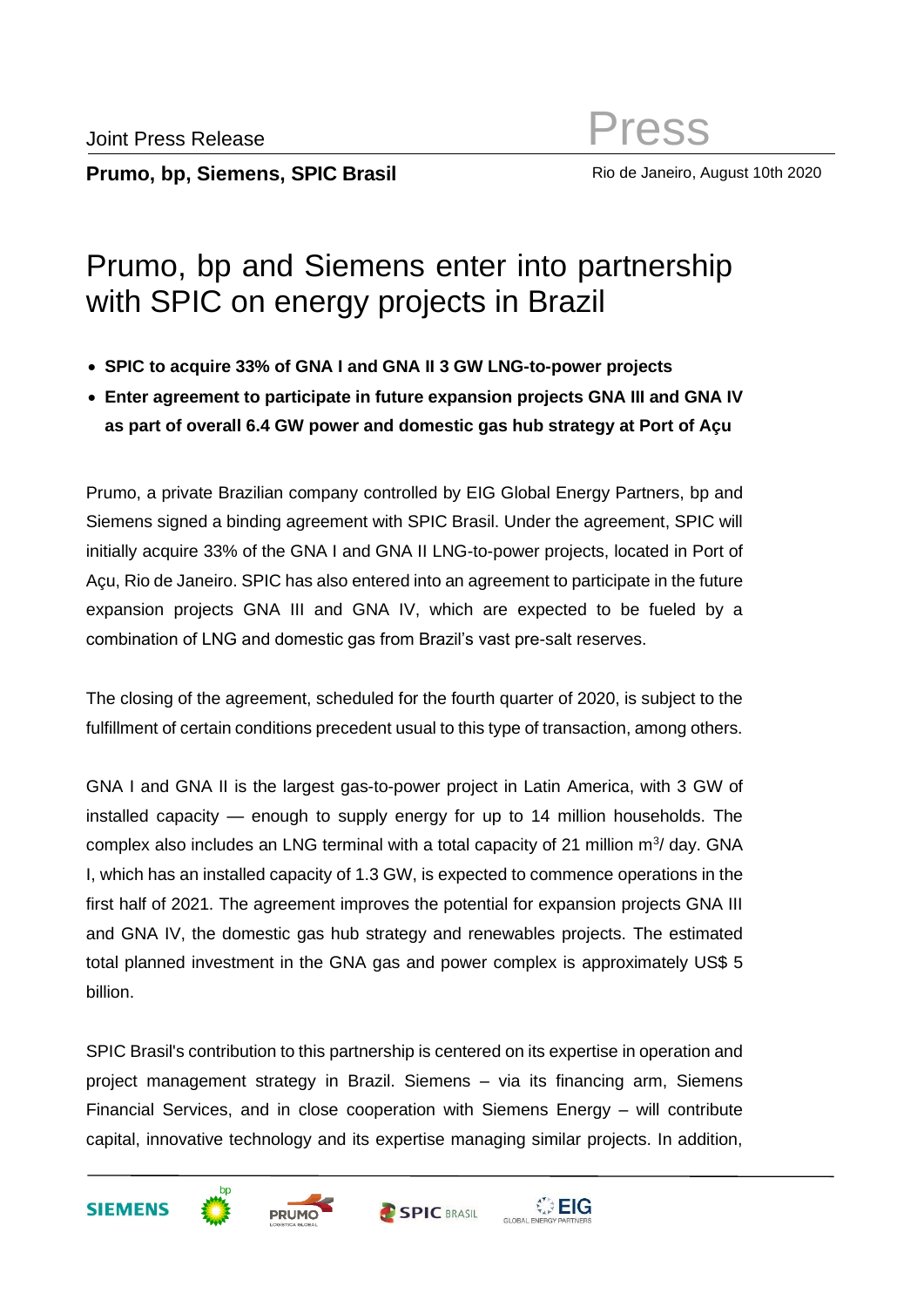bp will contribute its global portfolio of LNG acting as a key integrated and innovative gas supplier and Prumo contributes the entire port infrastructure, operations, project development and integration. The partnership facilitates the expansion of a range of projects and demonstrates a commitment to completing the investments that are under development.

BofA Securities and Lakeshore Partners acted as financial advisors of GNA and its sponsors. Itaú BBA acted as exclusive financial advisor of SPIC. Mattos Filho acted as legal advisors of GNA and its sponsors. Trench Rossi Watanabe acted as legal advisors of SPIC.

## Press contacts

## **Siemens**

Priscilla Garcez: +55 11 98996-2610 - [priscilla.garcez@siemens.com](mailto:priscilla.garcez@siemens.com) Jillian Lukach: [+1 \(732\) 512-7550](mailto:%20+1%20(732)%20512-7550) - [jillian.lukach@siemens.com](mailto:jillian.lukach@siemens.com)

## Prumo

Thaina Halac: +55 (21) 3114-0779 - [thaina@danthicomunicacoes.com.br](mailto:thaina@danthicomunicacoes.com.br)

## SPIC

## **PUBLICIS CONSULTANTS**

Cibele Gandolpho: +55 11 96477-2701 - [cibele.gandolpho@mslgroup.com](mailto:cibele.gandolpho@mslgroup.com) Thaís Thomaz: +55 11 3169-9373 - [thais.thomaz@mslgroup.com](mailto:thais.thomaz@mslgroup.com)

## EIG

## **Sard Verbinnen & Co.**

Kelly Kimberly/Brandon Messina: +1 212 687 8080

**Siemens AG** (Berlin and Munich) is a global technology powerhouse that has stood for engineering excellence, innovation, quality, reliability and internationality for more than 170 years. The company is active around the globe, focusing on the areas of power generation and distribution, intelligent infrastructure for buildings and distributed energy systems, and automation and digitalization in the process and manufacturing industries. Through the separately managed company Siemens Mobility, a leading supplier of smart mobility solutions for rail and road transport, Siemens is shaping the world market for passenger and freight services. Due to its majority stakes in the publicly listed companies Siemens Healthineers AG and Siemens Gamesa Renewable Energy, Siemens is also a world-leading supplier of medical technology and digital healthcare services as well as environmentally friendly solutions for onshore and offshore wind power generation. In fiscal 2019, which ended on September 30, 2019, Siemens generated revenue of €86.8 billion and net income of €5.6 billion. At the end of September 2019, the company had around 385,000 employees worldwide. Further information is available on the Internet at [www.siemens.com.](http://www.siemens.com/)

**Siemens Financial Services (SFS)** – the financing arm of Siemens – provides business-to-business financial solutions. A unique combination of financial expertise, risk management and industry know-how enable SFS to create tailored innovative financial solutions. With these, SFS facilitates growth, creates value, enhances competitiveness and helps





bo